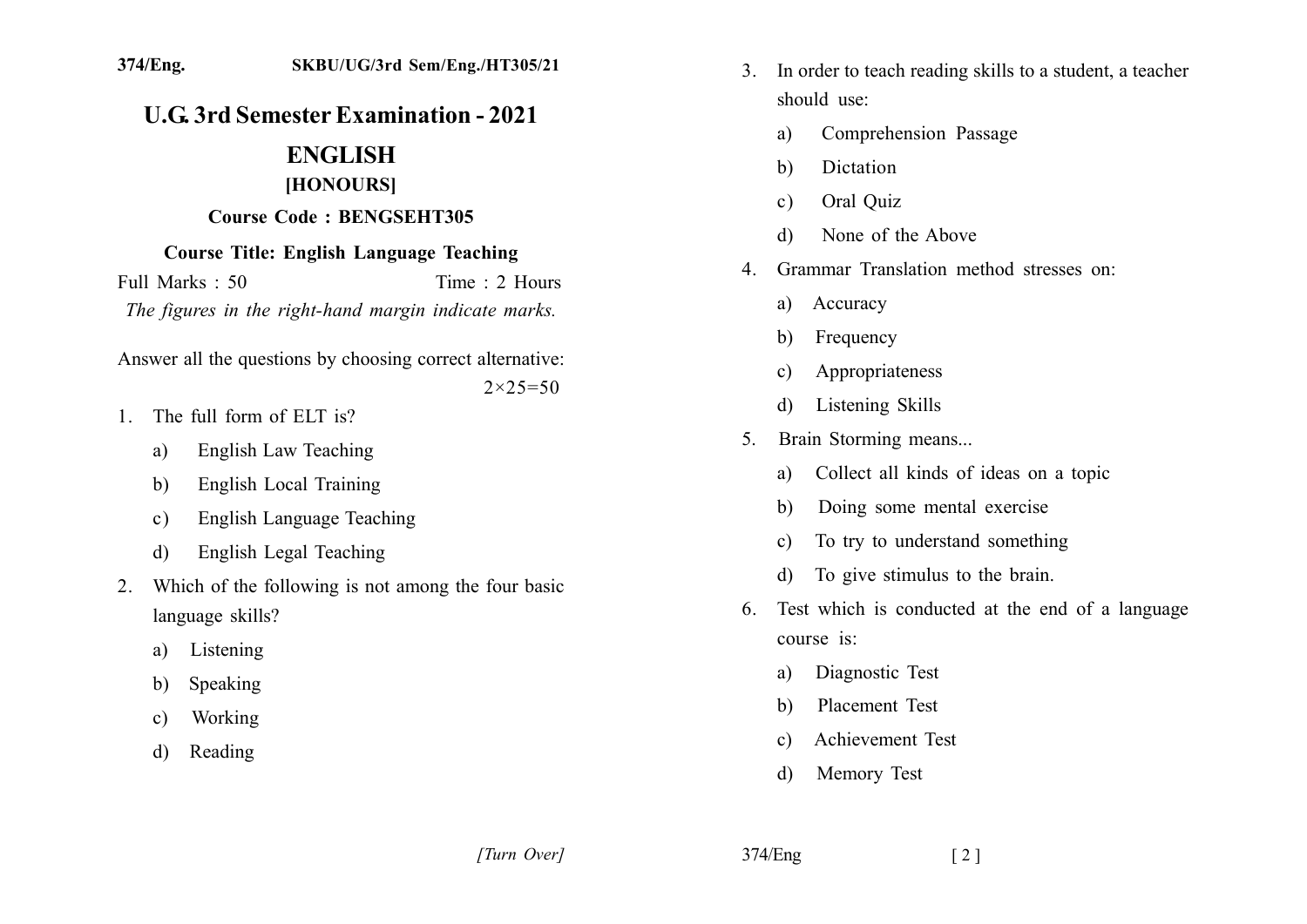- Phonetics is basically associated with:  $7_{\scriptscriptstyle{\sim}}$ 
	- Grammar a)
	- $h)$ Sound
	- Writing  $c)$
	- All of the above d)
- 8. The purpose of remedial teaching is:
	- Fill the gaps that creep into a student's learning. a)
	- Clarify the concepts that have been  $b)$ misunderstood,
	- Help in retaining a balance in the class among  $c)$ learners.
	- d) All of the above.
- 9 What is the full form of TLM?
	- Teaching Learning Material a)
	- **Training Leading Manual** b)
	- **Travelling Leave Monuments**  $c)$
	- None of the above  $\mathbf{d}$
- 10. Multilingualism means:
	- Knowing only one language a)
	- Having no language skills b)
	- Knowing many languages  $c)$
	- None of the above d)
- 11. 'Interactive' Listening is:
	- Listening and responding a)
	- Listening for mood and tone  $h$ )
	- Listening for word stress and emphasis  $c)$
	- Listening for finding out speaker's attitude  $\mathbf{d}$
- 12. The number of diphthongs in English Sound are:
	- $a)$ 12  $b) 8$ c)  $44$  $d)$ 20
- 13. The smallest unit of word is called:
	- Phoneme a)
	- Allophone  $b)$
	- Juncture  $\mathbf{c}$ )
	- Morpheme  $\mathbf{d}$
- 14. The main aim of Communicative language teaching is to:
	- Provide communicative competence to a) learners.
	- Focus on the structure of the target language. b)
	- Emphasize the use of English as a library  $c)$ language.
	- Encourage learners to speak like native d) speakers of English.

 $374$ /Eng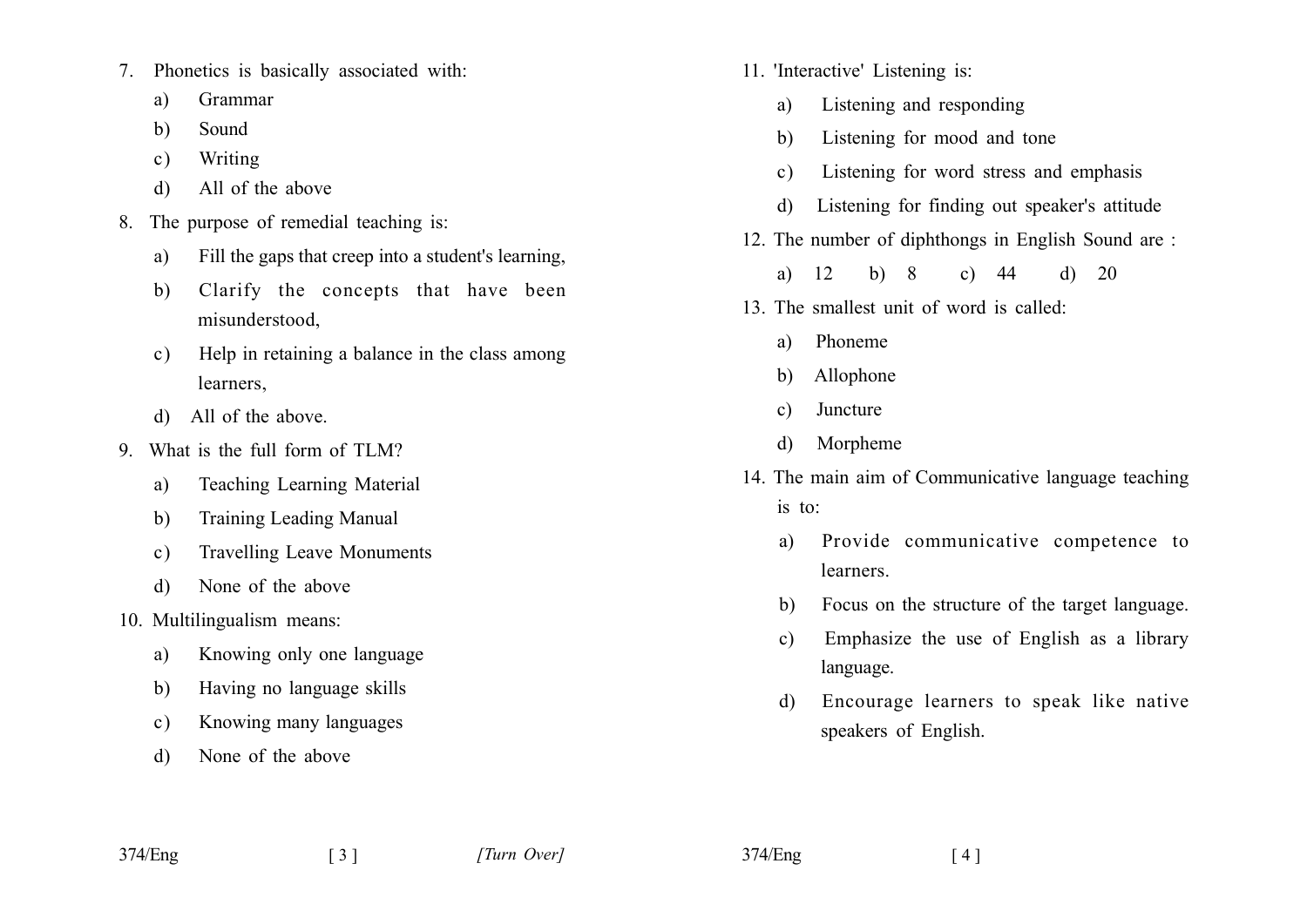- 15. Which method is also known as the Natural Method of teaching English as a second language?
	- Substitution method  $a)$
	- Grammar-translation method  $h)$
	- Bilingual method  $\mathbf{c}$ )
	- Direct method  $\mathbf{d}$
- 16 One of the tasks of teacher in Communicative language teaching is to:
	- Collect information about the social  $\mathbf{a}$ background of the learners.
	- Determine the language needs of the leaners. b)
	- Provide suitable classrooms to the learners,  $\mathbf{c}$ )
	- Send progress reports to the learners. d)
- 17 The Grammar-Translation method:
	- Emphasizes listening and speaking  $a)$
	- Pays no attention to reading and writing  $h)$
	- Lays major focus on reading and writing  $c)$
	- Emphasizes reading and listening  $\overline{d}$
- 18. A language learner makes error because:
	- The learner has acquired only partial knowledge a) of the language
	- b) The learner has acquired complete knowledge of the language
	- The learner enjoys making errors  $c)$
	- The teacher has permitted him/her to make  $\mathbf{d}$ errors

 $\lceil 5 \rceil$ 

- 19. An important assumption of Communicative Language Teaching is that language learning is learning to:
	- Speak accurately a)
	- Write correctly  $b)$
	- Communicate effectively  $c)$
	- Master the grammar of the target language d)
- 20. The most important element in Communicative Language Teaching is:
	- The structure of language a)
	- The reading skill b)
	- Memorization of grammar  $\mathbf{c}$
	- Meaning  $\mathbf{d}$
- 21. Communicative Language Teaching stresses the interdependence of:
	- a) Language and psychology
	- b) Language and behaviour
	- Language and communication  $c)$
	- Language and conversation  $\mathbf{d}$
- 22. The students learn patterns of language by repeating model sentences that the teacher provides. They memorize set phrases and receive positive reinforcement from their teacher when they perform drills. This method is:

 $374$ /Eng